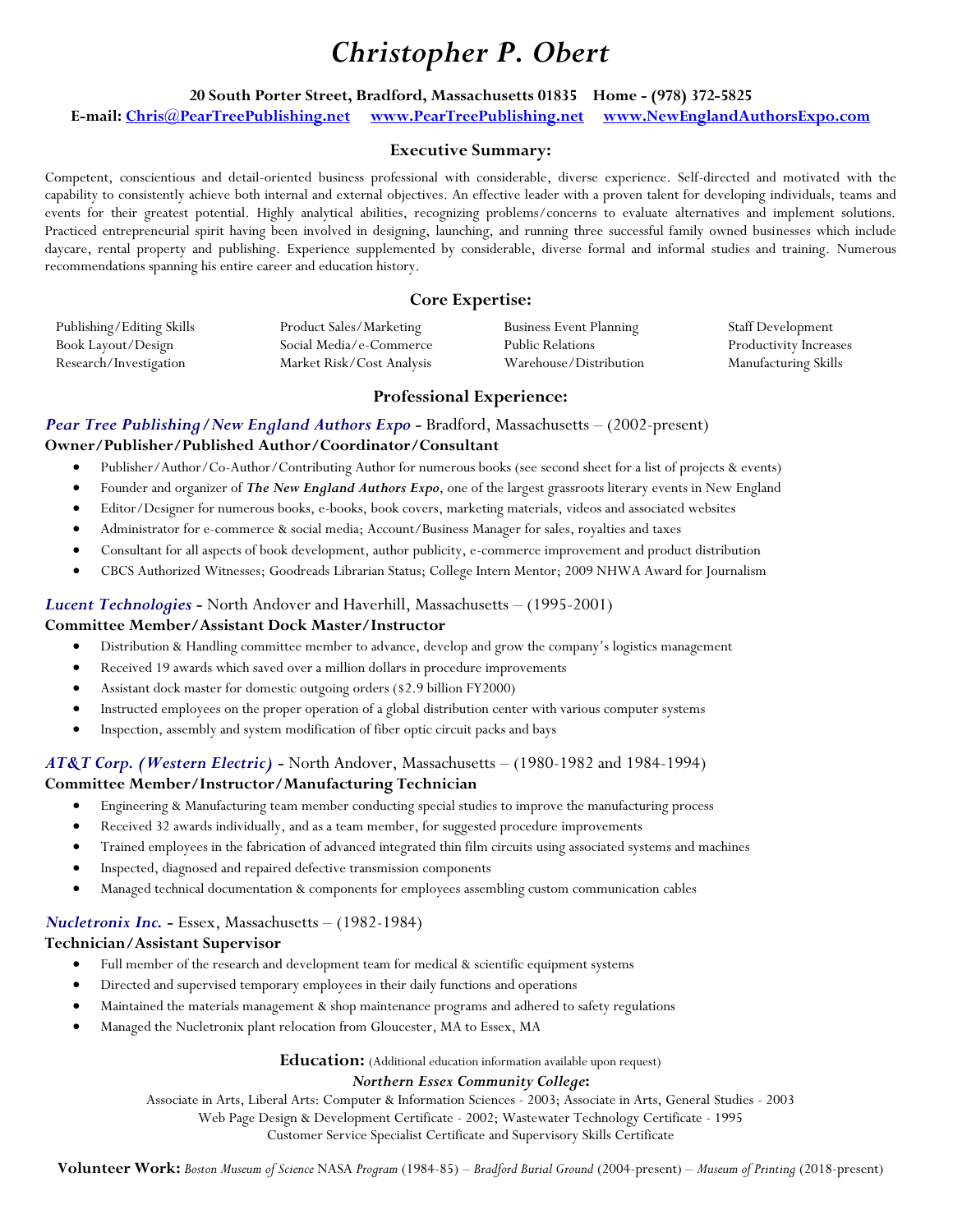#### **Publisher for the following books & cards:**

*Bound for Munsungun – Color Edition* ISBN 978-1-62502-027-7 (Due in 2022)

*Bound for Munsungun – Third Edition* ISBN 978-1-62502-006-2 (Due in 2022)

*Rugby & Rosie – 2nd Edition*  ISBN 978-1-62502-037-6 (Due in 2022)

*For the Children* ISBN 978-1-62502-035-2 (Due in 2022)

*Are You a Bird Like Me?* ISBN 978-1-62502-056-7 (Due in 2022)

*A Day with Mia 'n' Teddy* ISBN 978-1-62502-049-9 (2022)

*Pepperoni Macaroni* ISBN 978-1-62502-042-0 (2021)

*King's Day Out – The Car Wash* ISBN 978-1-62502-024-6 (2020)

*Be Kind to Your Mind Workbook* ISBN 978-1-62502-043-7 (2020)

*Forever Ours* ISBN 978-1-62502-041-3 (2020)

*Chain of Foals – Color Edition* ISBN 978-1-62502-032-1 (2020)

*Chain of Foals* ISBN 978-1-62502-028-4 (2020)

*Maggie Believed* ISBN 978-1-62502-040-6 (2020)

*Rings on the Pond – Book Two* ISBN 978-1-62502-034-5 (2020)

*Rings on the Pond – Book One* ISBN 978-1-62502-033-8 (2020)

*Slay Ride, Second Edition* ISBN 978-1-62502-016-1 (2019)

*Mindful Moon* ISBN 978-1-62502-030-7 (2018)

*Davy's Ride Down* ISBN 978-1-62502-026-0 (2018)

*An Awesome Life of an Ordinary Man – Second Edition* ISBN 978-1-62502-039-0 (2018)

*The Adventures of Keeno & Ernest – The Diamond Mine – Second Ed.* ISBN 978-1-62502-023-9 (2018)

*Leaf Sorrow Tree Strong* ISBN 978-1-62502-017-8 (2018)

*Worry Bee* ISBN 978-1-62502-018-5 (2018)

*The Adventures of Keeno & Ernest – The Banana Tree – Second Ed.* ISBN 978-1-62502-021-5 (2018)

*Coach Like a Mother, Second Edition* ISBN 978-1-62502-011-6 (2017)

*An Awesome Life of an Ordinary Man* ISBN 978-1-62502-019-2 (2017)

*When I Grow Big Like Peter*  ISBN 978-1-62502-005-5 (2016)

*The Adventures of Keeno & Ernest – A New Friend* ISBN 978-1-62502-010-9 (2016)

*Heaven Can Wait*  ISBN 978-1-62502-009-3 (2016)

*What Makes the United States?* ISBN 978-1-62502-008-6 (2015)

*Pavlova in a Hat Box, Sweet Memories & Desserts*  ISBN 978-1-62502-007-9 (2015)

*Haverhill, Massachusetts Post Cards - 10 Card Collection*   $(2014 - 2015)$ 

*Solace at Sunset, An Anthology of Short Stories* ISBN 978-1-62502-003-1 (2013)

*A Good Life, Recollections of People, Places and Things* ISBN 978-0-9821983-9-1 (2013)

*Coach Like a Mother, A Guide for the 21st Century Sports Coach* ISBN 978-0-9821983-5-3 (2013)

*Dangerous Shoals – A Jack Beale Mystery* ISBN 978-0-9821983-3-9 (2011)

*Poems and Praises* ISBN 978-0-9821983-4-6 (2011)

*Edgewood, An Old Farm in the New Millennium* ISBN 978-0-9821983-1-5 (2011)

*Expressions from His Heart* ISBN 978-0-9821983-2-2 (2010)

*Bound for Munsungun – Family Heirloom Edition* ISBN 978-0-9749291-9-4 (2009)

*Bound for Munsungun* ISBN: 978-0-9749291-6-3 (2008)

*The Divine Mother Cards* ISBN 978-0-9749291-7-0 (2008)

*My Walk with Mary* ISBN: 978-0-9749291-5-6 (2007)

*Moments Falling Open* ISBN: 978-0-9749291-4-9 (2007)

#### **Author and Publisher for the following books:**

*Click, Click* ISBN 978-1-62502-031-4 (Due in 2022)

*The Visual Side* ISBN: 0-9749291-2-3 (2005)

*Reflections, A Collection of Poems and Writings* ISBN 0-9749291-1-5 (2005)

#### **Photographer and Publisher for the following books:**

*Images of New England – Book Two* ISBN 978-1-62502-059-8 Hard Cover (2022)

*Images of New England (Enhanced Edition)* ISBN 978-1-62502-038-3 (2022)

*Images of New England* ISBN 978-1-62502-038-3 (2020)